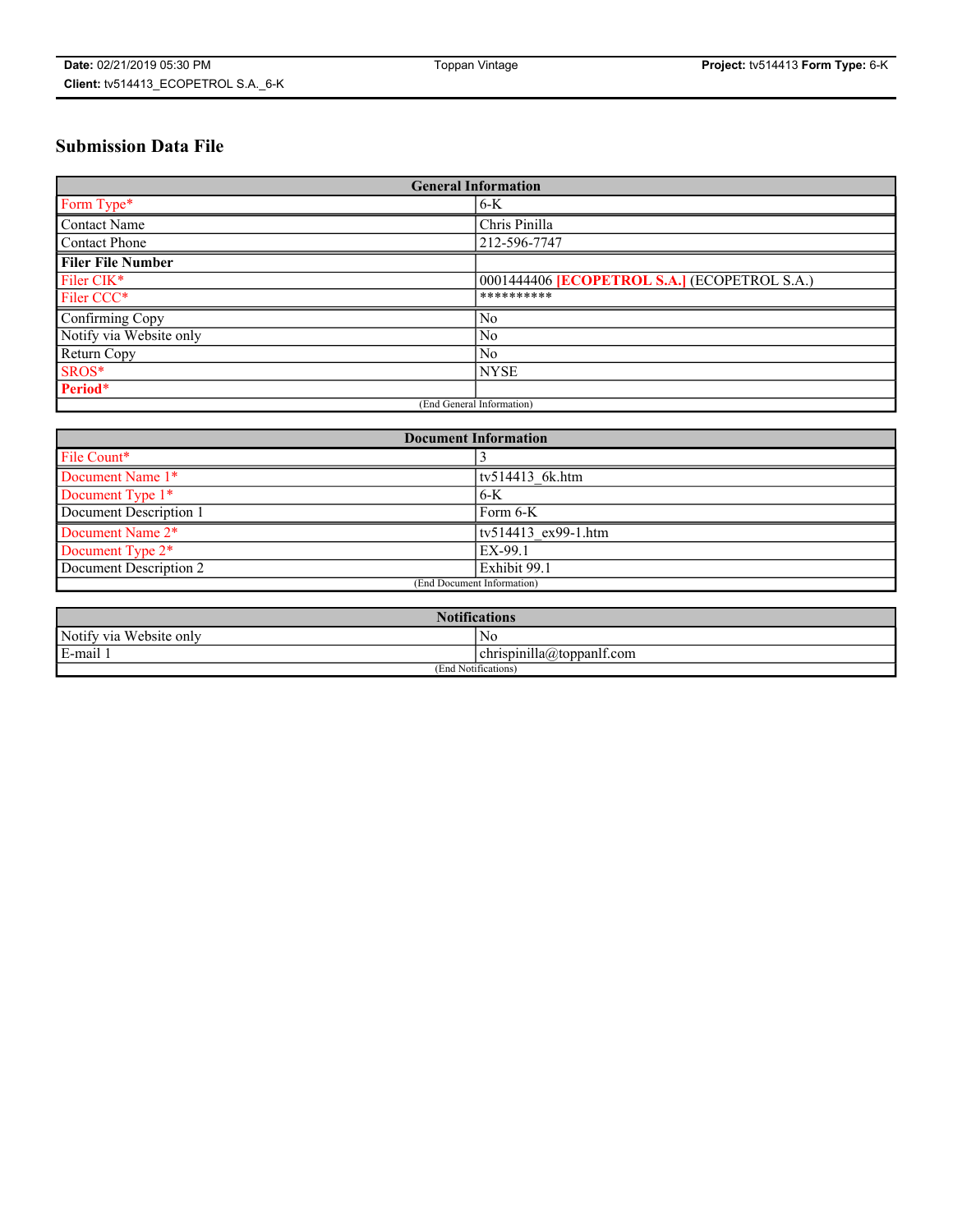#### **UNITED STATES SECURITIES AND EXCHANGE COMMISSION Washington, D.C. 20549**

### **FORM 6-K**

### **REPORT OF FOREIGN PRIVATE ISSUER PURSUANT TO RULE 13a-16 OR 15d-16 UNDER THE SECURITIES EXCHANGE ACT OF 1934**

For the month of February, 2019 Commission File Number 001-34175

### ECOPETROL S.A.

(Exact name of registrant as specified in its charter)

N.A.

(Translation of registrant's name into English)

COLOMBIA

(Jurisdiction of incorporation or organization)

Carrera 13 No. 36 – 24 BOGOTA D.C. – COLOMBIA

(Address of principal executive offices)

Indicate by check mark whether the registrant files or will file annual reports under cover of Form 20-F or Form 40-F.

Form 20-F  $\boxtimes$  Form 40-F  $\Box$ 

Indicate by check mark if the registrant is submitting the Form 6-K in paper as permitted by Regulation S-T Rule 101(b)(1)

 $Yes \Box$  No  $\boxtimes$ 

Indicate by check mark if the registrant is submitting the Form 6-K in paper as permitted by Regulation S-T Rule 101(b)(7)

 $Yes \Box$  No  $\boxtimes$ 

Indicate by check mark whether the registrant by furnishing the information contained in this form is also thereby furnishing the information to the Commission pursuant to Rule 12g3-2(b) under the Securities Exchange Act of 1934.

 $Yes \Box$  No  $\boxtimes$ 

If "Yes" is marked, indicate below the file number assigned to the registrant in connection with Rule 12g3-2(b): 82-  $N/A$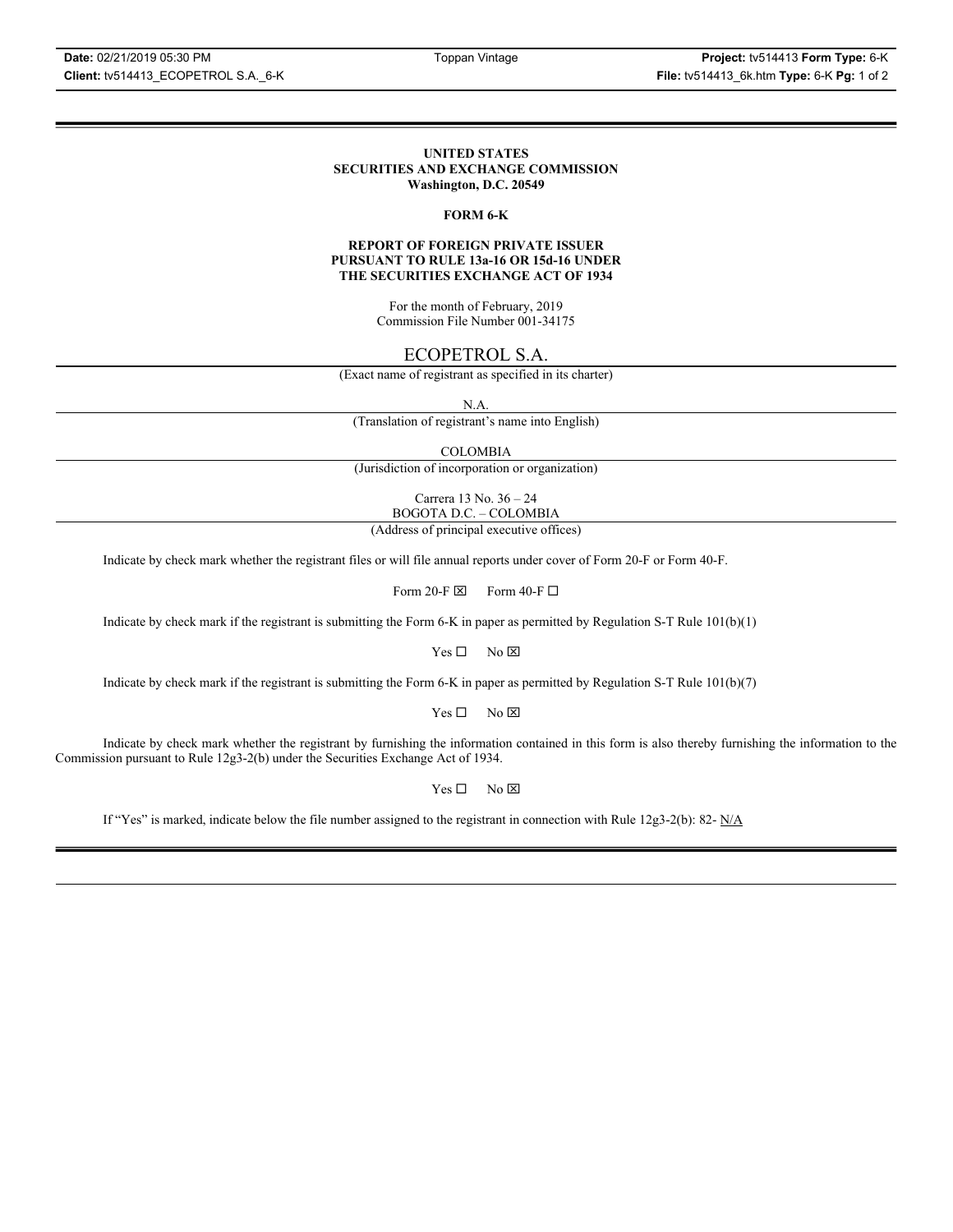### **SIGNATURES**

Pursuant to the requirements of the Securities Exchange Act of 1934, the registrant has duly caused this report to be signed on its behalf by the undersigned, thereunto duly authorized.

Ecopetrol S.A.

By: /s/ Jaime Caballero Uribe

Name: Jaime Caballero Uribe Title: Chief Financial Officer

Date: February 21, 2019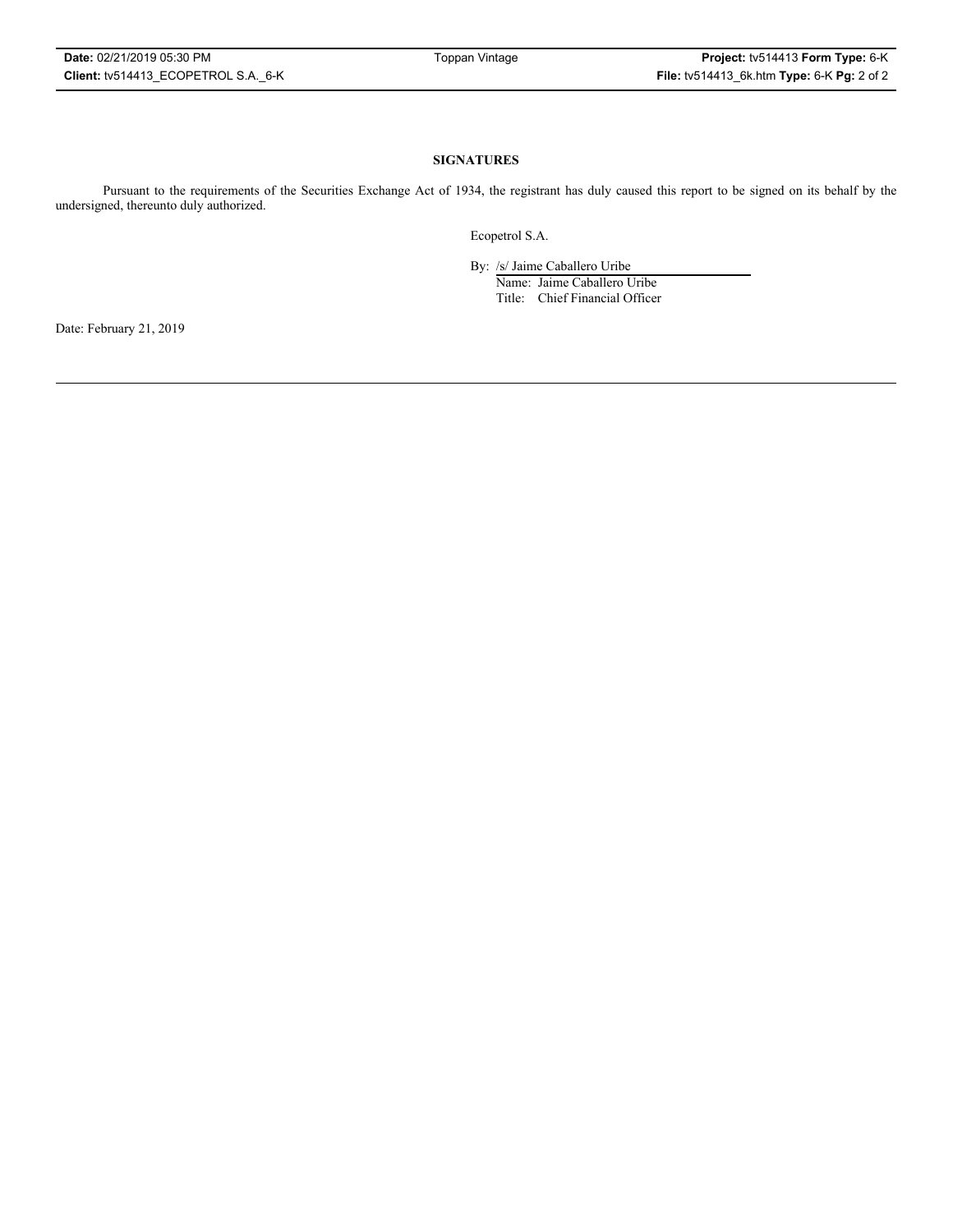**Exhibit 99.1**



### **MATERIAL INFORMATION**

**Ecopetrol Group increases its hydrocarbon reserves, proven reserves mount to 1,727 million barrels of oil equivalent at 2018 close**

- x **In 2018, the Ecopetrol Group incorporated 307 million barrels of oil equivalent in proven reserves, continuing its positive trend of incorporating reserves since 2017.**
- x **The reserve replacement ratio was 129%, the highest of the past four years. For each barrel produced, 1.29 barrels were incorporated.**
- x **The 109% of 2018 production was replaced by organic additions, excluding the effect of the increase in oil prices.**
- The average reserve life of crude oil and natural gas reserves rose from 7.1 to 7.2 years.
- x **It is highlighted that the average reserve life associated with crude rose from 5.8 years to 6.3 years, despite the Group's increased production in 2018.**
- x **Eighty-five percent of the addition to proven reserves resulted from the technical management and financial optimization of assets, incorporating new investment plans. The remainder 15% was due to the effect of higher prices compared to 2017.**
- x **The incorporation associated with recovery program is the largest in Ecopetrol's history, with 129 million barrels of oil equivalent in 2018.**
- x **The incorporation by extensions and discoveries represents the largest in the last 5 years.**

Ecopetrol (BVC: ECOPETROL; NYSE: EC) announced today its proven reserves of crude oil, condensate and natural gas (1P reserves), including its interest in affiliates and subsidiaries, as of December 31, 2018.

The reserves were estimated based on the U.S. Securities and Exchange Commission (SEC) standards and methodology. Ninety-nine percent of the reserves were audited by well-known specialized independent companies (Ryder Scott Company, DeGolyer and MacNaughton, Gaffney, Cline & Associates, and Sproule International Limited).

At the 2018 close, the Ecopetrol Group's net proven reserves totaled 1,727 million barrels of oil equivalent. The reserve replacement ratio was 129%, with average reserve life equivalent to 7.2 years.

Of the total reserves balance, 70% are crude oil and 30% natural gas. The average life of crude and gas reserves is equivalent to 6.3 and 11.1 years, respectively.

Ninety-eight percent of the total balance of proven reserves is located in Colombia. We note that Ecopetrol S.A. has an average reserve life of 7.4 years.

In 2018, the Ecopetrol Group incorporated 307 million barrels of oil equivalent of proven reserves, continuing its positive trend of incorporating reserves that began in 2017. Total cumulative production for the year was 239 million barrels of oil equivalent.

The SEC price used for the valuation of 2018 reserves was USD 72.2 per barrel Brent, versus USD 54.93 per barrel Brent in 2017. Ecopetrol estimates that approximately 47 million barrels of oil equivalent were recovered as a result of the higher price effect. Further, approximately 260 million barrels of oil equivalent were due to the technical management and financial optimization of assets.